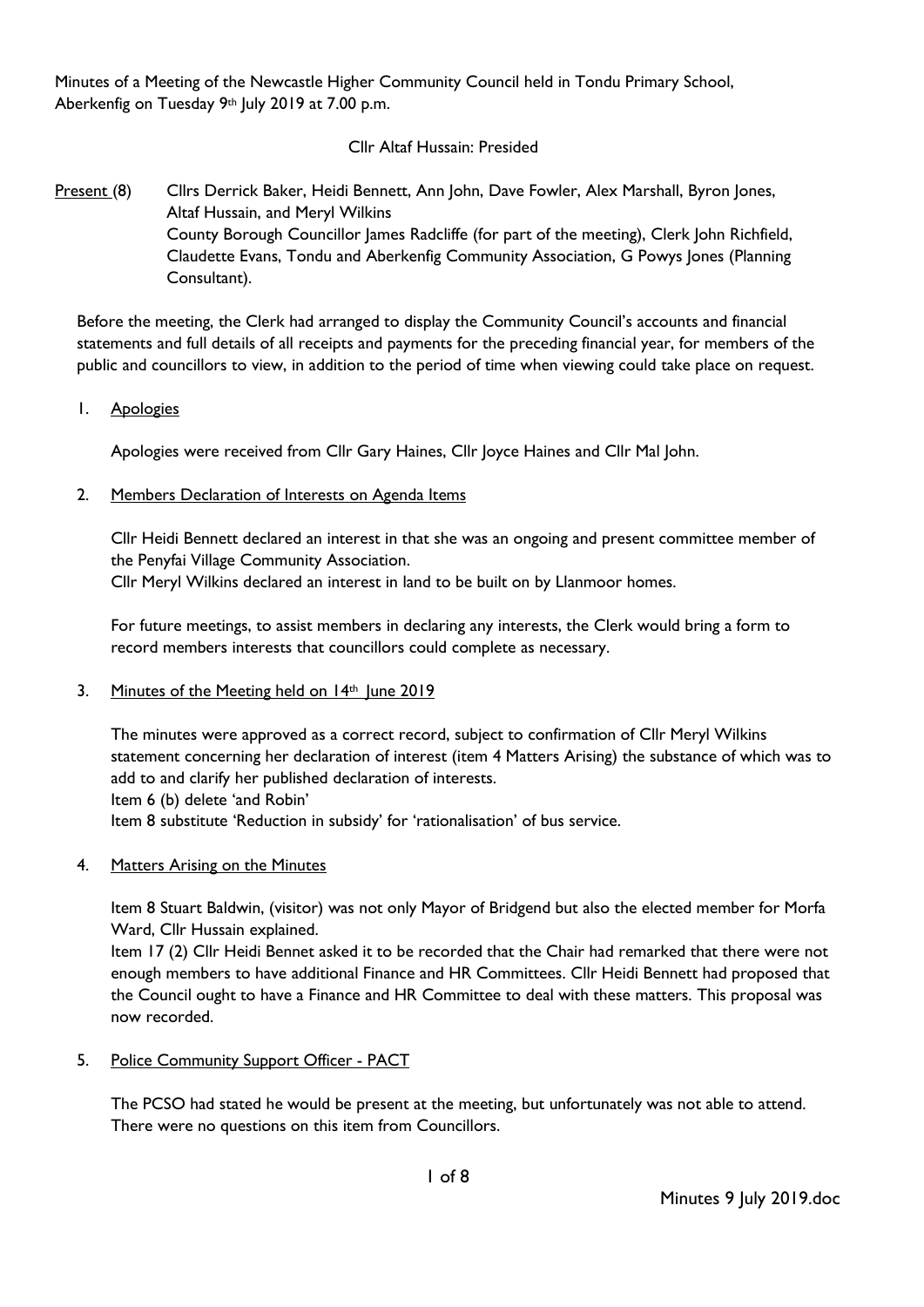# 6. <u>Village Green Status – plan for public meeting to be held on 16 July in Penyfai School</u>

Cllr Heidi Bennett introduced the item with a reminder that arrangements had been made by the Penyfai Community Association to hold a public meeting at the school. The Clerk had also invited G Powys Jones to both this meeting and the council meeting to advise.

Mr Jones outlined the legal provisions He indicated that the land could safely meet most of the provisions to qualify, such as open to the pubic for over 20 years, used by many people, however he reminded all members that the evidence of use of the land had to be 'as of right'.

NHCC had asked BCBC for evidence of the evolution of how the land use came to be as it presently is. Most of the larger lot of land that the field is part of were acquired by the BCBC's predecessor council. A decision was made to retain it in the 1970s and it has been maintained by the BCBC and used informally. Currently it appears on the candidate sites registrar twice. The NHCC has asked that it be designated as public open space, and the BCBC had asked for it to be designated as at play area and housing.

G Powys Jones had viewed the conveyance. He wanted to hear from members of the public what the land was used for at the time when it was sold.

By way of background to the public meeting, Cllr Alex Marshall had written to BCBC Rights of Way asking to convert the footpath to a full right of way. They had responded that they had no objections, but the application had not gone any further.

Cllr Heidi Bennett reported that a local historian had been asked to attend the Community Meeting to speak and members of the public would be asked to provide statements for review by G Powys Jones to try to make an application for village green status, if the preconditions were able to be met.

The public meeting would be advertised extensively in the area, and it was hoped that many people would attend, and as many community Councillors as were able to.

- 8. County Borough Councillors
- (a) County Borough Councillor for Penyfai Cllr Altaf Hussain reported on the following matters:

# Visit of Mark Shepherd BCBC to Penyfai on 22 July 2019

Cllr Altaf Hussain reported that Mark Shephard of BCBC would be visiting Penyfai for 2-3 hours on 22 July. He had produced an agenda to take advantage of this meeting, and he invited all other Councillors and Community Association members and a number of local residents to attend the meeting. Residents would be designated to speak, meeting at 09.30 in the Pheasant.

It was noted that Cllr Heidi Bennett regretted that she was unable to attend on that date.

# Hedges

Cllr Hussain had held a meeting with Peter Bissmire, BCBC, about hedges in Angelton Road.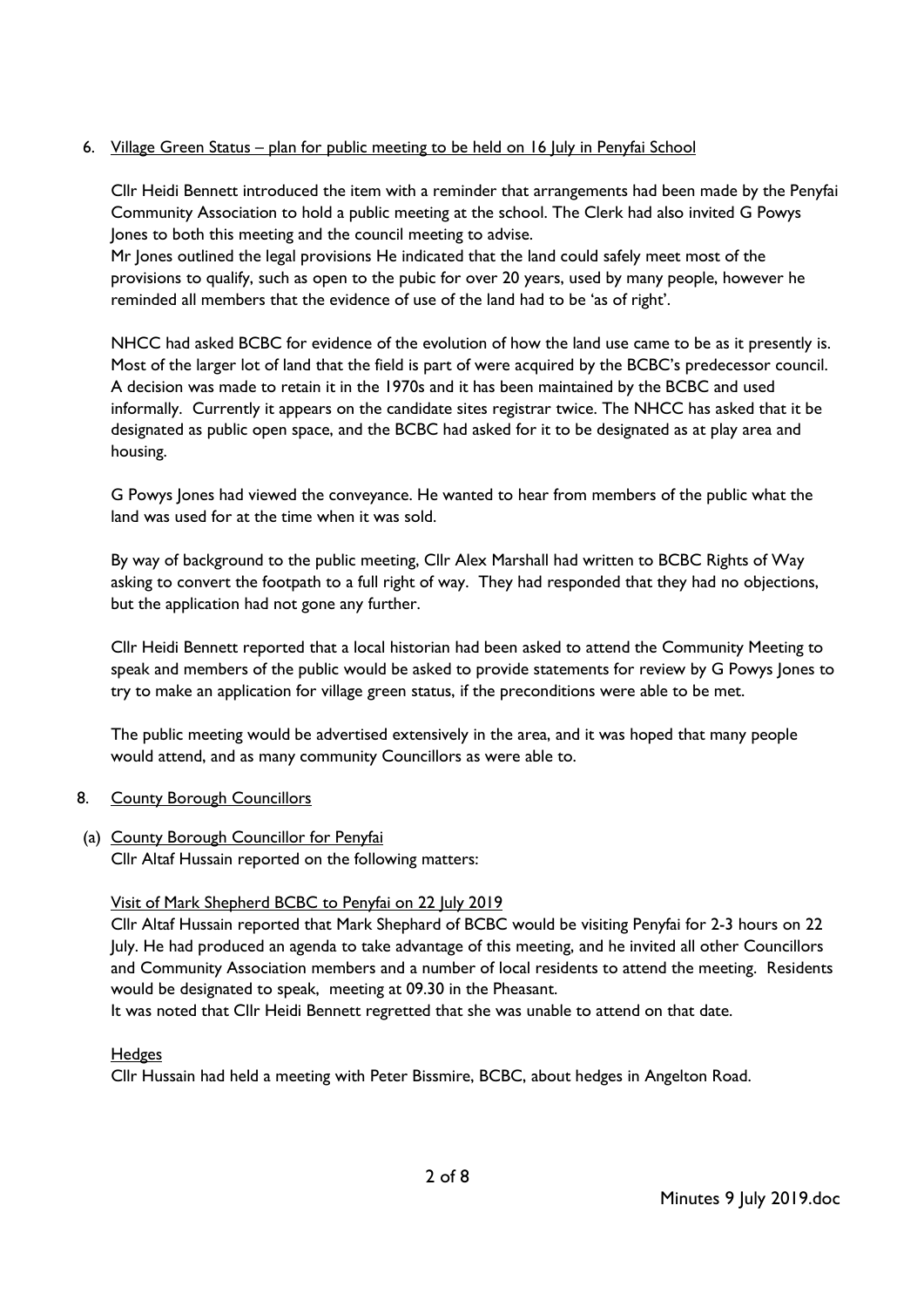## Hillside

Cllr Hussain had asked Ruth Davies the BCBC Planning Enforcement Officer to visit the area, in response to many complaints.

### Speed Signs

The speed signs had now been installed and were working well, although there were still some speeders.

### Illegal Parking

Following parking by commercial vehicles in Plas Ty Mawr, the BCBC was monitoring the situation and had been asked to to provide traffic signs. Cllr Hussain would take this up with the BCBC again.

#### Date of LDP

Following an email from the Clerk requesting the date of the LDP, Cllr Altaf explained that the LDP was separate to the application for village green status for the field. He also felt that the BCBC would not bring forward plans for development in the near future due to the traffic.

Cllr Hussain was thanked for his report.

#### (b) County Borough Councillor for Aberkenfig

Cllr James Radcliffe reported on the following matters:

### **Biomass**

Cllr Radcliffe reported that the BCBC had rejected biomass.

#### Active Travel

Cllr Radcliffe and Cllr Hussain were designing the questions to demonstrate improvements in Penyai and Aberkenfig for a survey in August to justify the need for road safety and road improvements in the area to encourage more walking and cycling.

Claudette Evans contributed to this as a person with mobility problems, and reported that the kissing gates in Coronation Street Park did not permit a bike access. She would take photographs for the survey. It was noted that it was possible to access at Oak Street, but not via Coronation Street. Cllr Radcliffe noted that BCBC have a duty to act, which had been accepted, but at present there was no funding to do so. Cllr Derrick Baker asked if the gates could simply be removed, however they were designed to prevent children running out in case of traffic.

### Grass cutting

The grass cutting had now been done, which was difficult as it was very high. The presence of Japanese knotweed had been logged.

#### Recycling – Rock Street, Aberkenfig

Kier had agreed to use a narrower vehicle to access Rock Street, following difficulties with the standard vehicle.

Cllr Radcliffe was thanked for his report.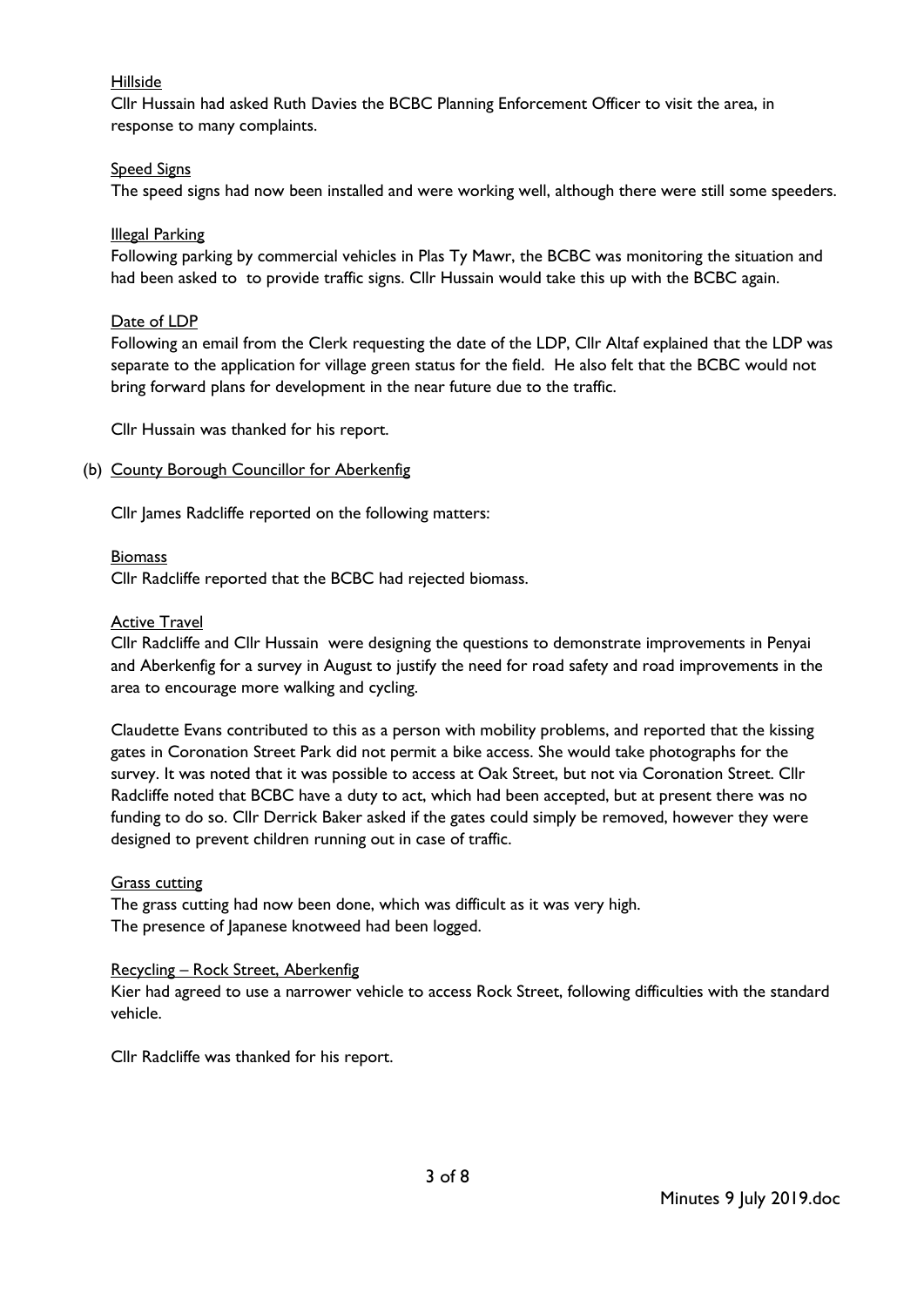## 7. Community Associations Update

## (a) Tondu and Aberkenfig

## Grass cutting

It was reported that some County councils were using wild flowers rather than grass for roadside verges to benefit nature and save money. This was welcomed as an option and the Clerk would commend it to Jason Jenkins of the BCBC Highways Department to consider if any suitable areas could be identified.

## Llanmoor Homes

Exploratory work had started for the development of 450 houses. The Clerk would email Llanmoor to confirm that they needed to take are not to damage the hedgerows. Cllr James Radcliffe would also remind them of their obligations.

### Notice Board

A new notice board was now in use. there was a space for a defibrillator would cost some  $£1,500.$ When a request was received this would be added to the agenda.

Cllr Meryl Wilkins declared in interest in the Llanmoor Homes development and observed that road congestion was causing a problem.

Cllr Altaf Hussain felt that it was necessary to raise specific traffic problems with BCBC.

### (b) Penyfai Village

Cllr Heidi Bennett, Committee member, made a report, inviting all Councillors to attend the public meeting which was being organised at the school by the Village Community Association.

### 8. Update from Maintenance Committee

Cllr Alex Marshall reported on behalf of the Maintenance Committee on the following issues.

### Report from Tondu

Pruning the trees around the lights at the start of the footpath at the back of Pentrefelin had been priced at £380 to include chipper hire. This would be left on hold as there was an option that the BCBC might do the work.

### Meadow Street Footpath

The task of path clearance on the footpath leading towards Meadow street for the children walking to and from school had been priced at  $£260 - it$  was agreed to put this work in hand.

It was asked if the NHCC could ask for more money from the BCBC for the agency agreement for footpath maintenance.

It was also agreed that the Clerk contact Mr Colin Hill regarding the trees overhanging at the path at Pentrefelin to try to have this actioned.

### Angelton Road

2 drains had been cleared in Angelton Road – thanks to Jack Davies of BCBC.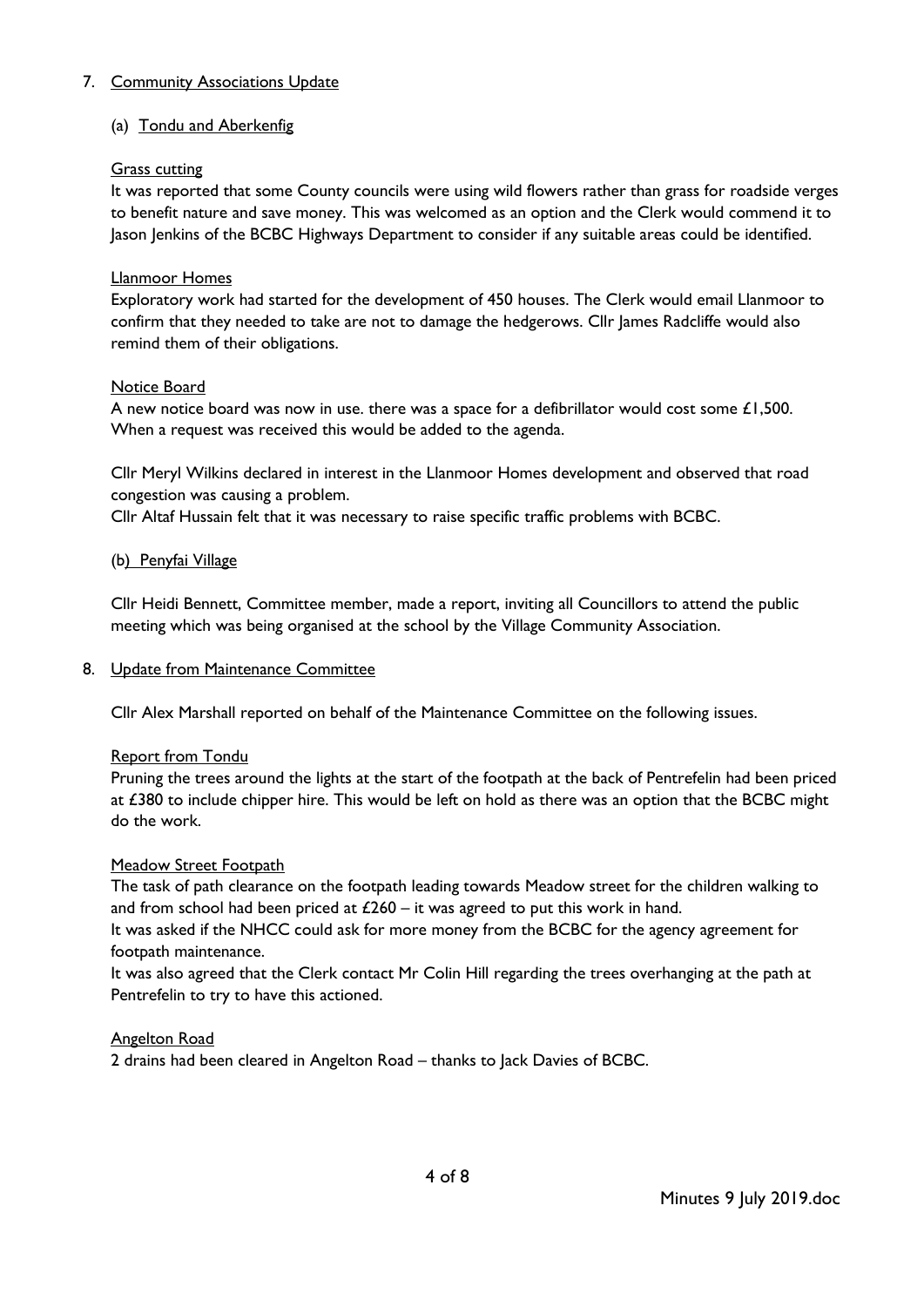### Aberkenfig Woodland

It was suggested by the Maintenance Committee that cutting back the Himalayan balsam before there was significant flowering would reduce this problem for future years. At a brush cutting cost of £350 per day Matt Scott had been asked to concentrate on this area for two days at a total cost of £700.

It was also suggested that a dog waste bin might be installed at the start of the path leading to The Moulders and another in the carpark near the school. The item cost would be £400, excluding installation and subsequent emptying services. This would be held for the present, pending a check on the full costs, as the Council was already substantially committed on providing such services.

#### Flooding of footpath near Pentrefelin, Tondu

The site was visited by personnel from Llanmoor homes, their director Simon Grey and officers from BCBC, rights of way and land drainage. They carried out an inspection for current drainage installation. When rain had fallen they would return to determine what works can be carried out to alleviate flooding.

It was resolved to authorise the work to the footpath at  $£260$  and the balsam clearance at  $£700$ , in total costing £960.

The report of the Maintenance Committee was received and adopted.

Cllr Meryl Wilkins asked when Llanmoor homes would start the rest of the development. This was currently being dealt with.

Cllr James Radcliffe noted that the Welsh Government had accepted the recommendations on affordable housing. This applied to current applications. The reputation of a developer would count in any future applications they made.

#### 9. Casual Vacancy in Aberkenfig Ward – consideration of applications

CB Cllr James Radcliffe let the room for this item, as a candidate. Claudette Evans also left the meeting.

The Clerk reported that, following the closing date for receipt of applications from persons interested in being co-opted to the Council that there were two applicants, Marged Griffiths and James Radcliffe. The applications had been circulated to all members of the Council and after discussion a vote was taken. Mr Radcliffe was co-opted to the Community Council by five votes to two.

11. Correspondence

The notes circulated on the incoming correspondence were taken as read by the Council, the correspondence was as follows:

1. Centregreat Limited

Centregreat was holding an event for Town and Community Councils concerning Christmas Lighting Features on Tuesday 16 July between 12.30 until 16.00 at Coytrahen Community Centre. There would be a number of types of Christmas lighting Features available to view as well as other lights and details of what Centregreat may be able to offer. Councillors could attend, as it was agreed last year that the NHCC review its Christmas lighting again this year. The Clerk would remind all members of this event, and he had consulted BCBC, Floodlighting Services, and Plantscape to provide quotations.

2. Westcotec

Copies of Electrical Installation completion Certificates for the speed signs installed at Penyfai. Noted.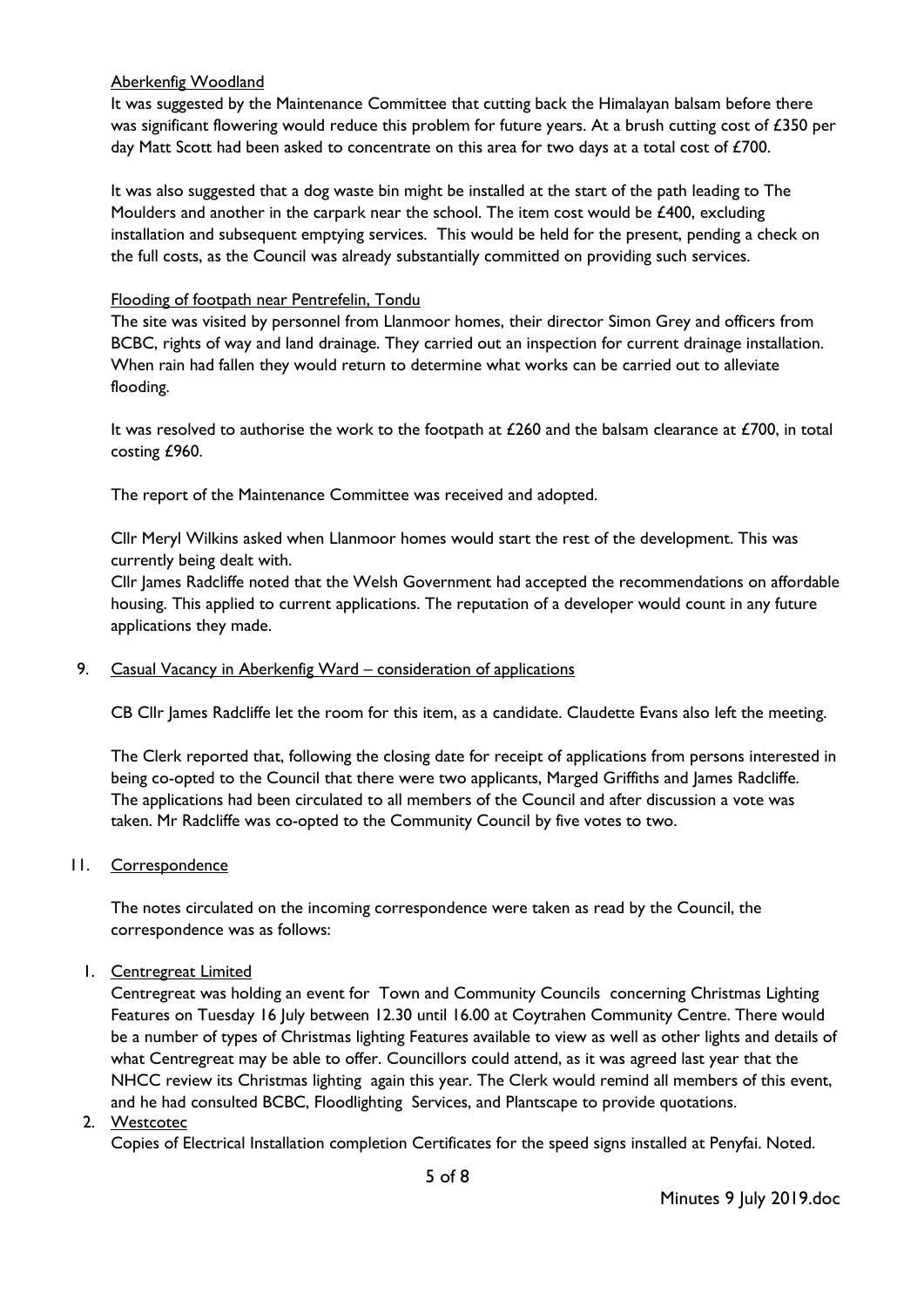3. Andrew Thomas BCBC Group Manager Sport and Physical Activity

Following notification that NHCC would not be able to support the scheme as it was not in Penyfai, Ynysawdre CC had agreed to support the Active 4 Life Scheme in the Len Evans Centre, Aberkenfig.

4. G Powys Jones

G Powys Jones was available on both Tuesday 9 July for a preliminary discussion of how to best prepare for the community meeting, and also on Tuesday 16 July in Penyfai School, hosted by the village Community Association to advise as necessary. He was delighted to help for 50% of his usual fee. (community project rate £60 per hour).

5. Cllr Heidi Bennett

Information on and detail about the representations made by residents on the temporary closure of footpath 29, in particular why the closure was granted before finalisation of the planning application. Noted.

6. Wales Auditor General

Link to a report (forwarded to all members of the Council) on Internal Audit arrangements in Welsh Councils, and details of a survey undertaken on the need for many community and town councils to make improvements to their arrangements. A note identifying where NHCC is currently in relation to Councils in general had been circulated. All councillors were recommended to read the report.

7. Tondu Primary School

Following the last meeting, it has been agreed with the headteacher that the Council could use the Hall with tables and chairs for the July meeting. The Clerk would be present from c.18.30 to set up.

8. Penyfai Primary School

Permission was granted by the Head Teacher for NHCC to use the School for the Council's meeting on 3 September at a cost of £25.00.

9. BCBC Footpaths

Notice of revocation Order concerning temporary footpath closure Footpath 29. A second communication was received the same day, 4 July making a temporary footpath closure to Footpath 29, number 1 order 2019. Cllr Altaf Hussain had been notified.

10. One Voice Wales

Agenda and papers for OVW Bridgend/Cardiff/ Vale area committee meeting and AGM on Monday 22 July at 19.00 in the Lesser Hall Cowbridge. At present NHCC had no representative.

11. Llanmoor Homes

Further to Cllr Alex Marshall and Maintenance Committee meeting with Llanmoor Homes, they would put together proposals and monitor the footpath in liaison with Bridgend Drainage Department prior to their implementation. They undertook to keep HNCC appraised of progress. They confirmed that any trees, branches on their land could be cut back as required. The seesaw in the park would be replaced shortly.

12. SSE Swalec

Invoice for £22.99 for Christmas electricity for lights. To be paid.

13. Bridgend Town Council

Invoice for £1,360 for emptying of 17 bins from 3 December 2018 to 31 March 2019. (4 Months) to be paid.

14. Penyfai Fun Day Committee

Request for funding for the 10<sup>th</sup> Annual Penyfai Fun Day. £2,000 requested again. Agreed to pay.

15. Westcotec

Invoice for 2 speed boards related to the receipt of the BCBC community grant of £5,000. In the sum of £5,280 inc £880 VAT. To be paid.

16. BCBC

Invoice for quarterly cleaning of bus shelter £59.63. To be paid.

17. One Voice Wales

Invoice for £40.00 – Code of Conduct training for HB. To be Paid.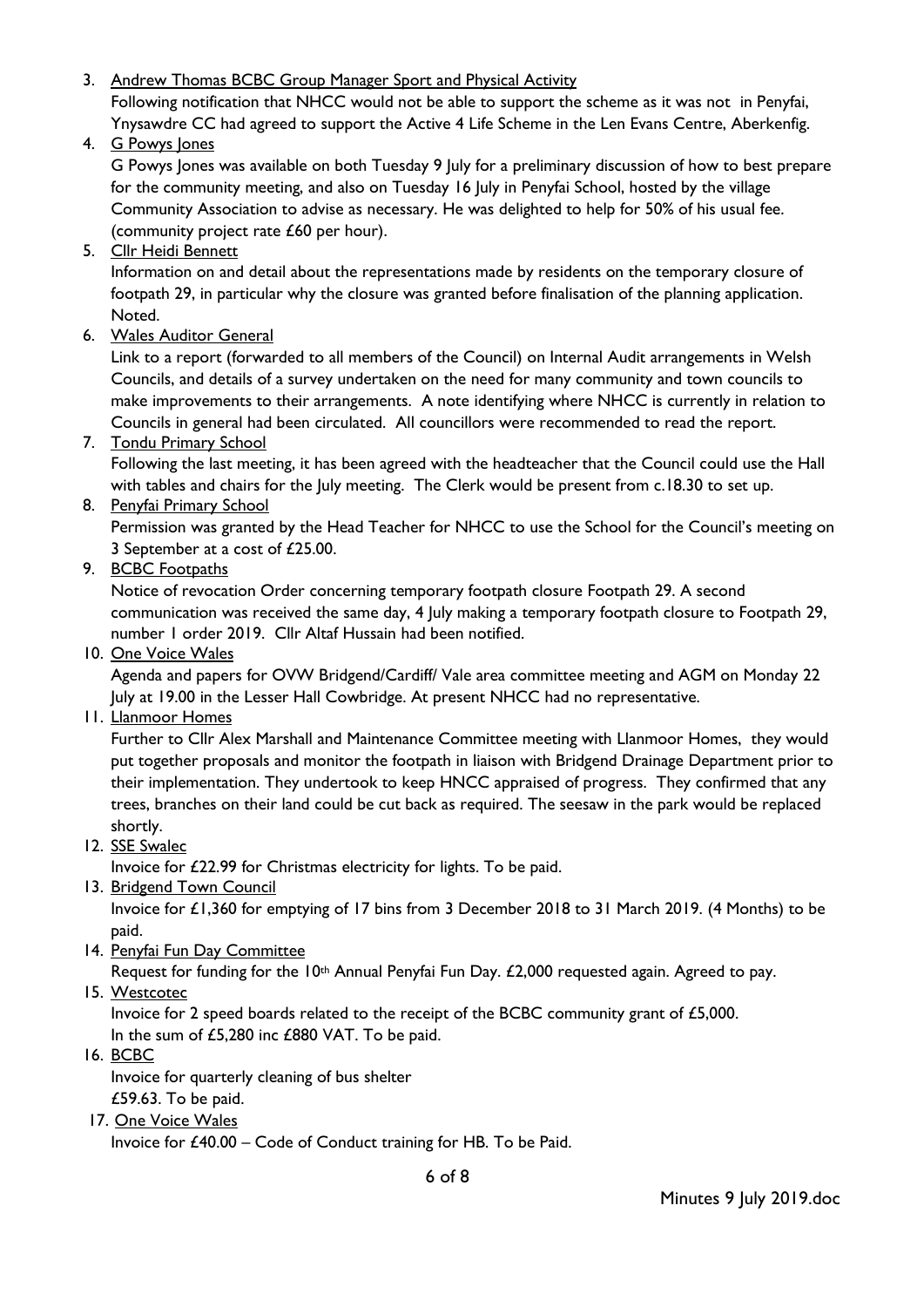## 18. Cllr Alex Marshall

Report of meeting with Llanmoor Homes at Pentrefelin, and with Matt Scott regarding footpath maintenance.

### 12. Planning Committee Report

The Council noted the following planning applications had been notified to the council since the last meeting. There were no objections, as they were not considered controversial.

P/19/397/FUL 36 Bridgend Road, Aberkenfig P/19/437/FUL 15 Parkfields, Penyfai

# 13. Other Reports from Councillors

Cllr Meryl Wilkins reported on rubbish including a dead rat on a path in Protheroe Avenue. She had not received any satisfaction from the Council officials. Cllr Altaf would take this up via the referrals system to resolve the problem on request.

# 14. Finances

### (a) Accounts for payment

The following accounts would be paid:

| <b>SWALEC</b> (electricity)        | 22.99    | (201676) |
|------------------------------------|----------|----------|
| Bridgend Town Council (empty bins) | 1,360.00 | (201677) |
| Westcotec (speed Signs)            | 5,280.00 | (201678) |
| BCBC (bus shelter cleaning)        | 59.663   | (201679) |
| One Voice Wales (training HB)      | 40.00    | (201680) |
| Penyfai School (room hire)         | 50.00    | (201681) |
| Penyfai Fun Day (grant)            | 2,000.00 | (201682) |

### (b) Quarterly Update on Budgets

The Clerk reported that he had prepared complete quarterly records of income and expenditure, analysed by budget headings, for the Council.

### (c) Draft Financial Regulations

The Clerk had prepared draft Financial Regulations for the Council to adopt, adapted from a document provided by One Voice Wales. The NHC adopted the Draft Financial Regulations as they met the standard for the time being recommended by One Voice Wales.

### (c) Draft Grants Policy

The Council agreed to defer consideration of a draft Gants Policy until the following meeting, as there was insufficient meeting time.

It was however agreed to pay a grant to the Penyfai fun Day of  $£2,000$ , as in previous years.